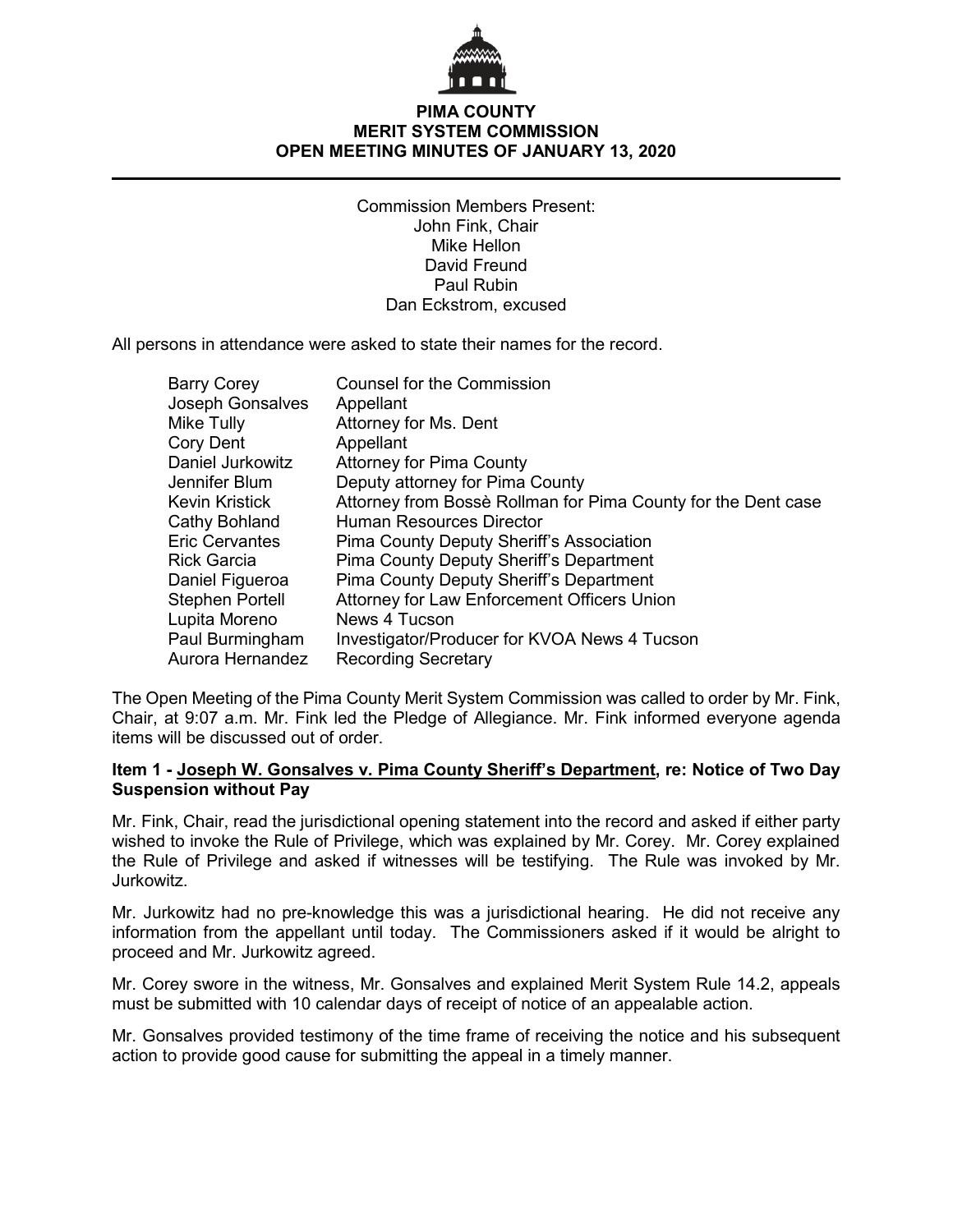Mr. Jurkowitz stated the last paragraph of the notice indicates he has 10 days to appeal the action and for information on the process to contact Human Resources Employment Rights and the phone number was listed.

He noted that Mr. Gonsalves description of his process is actually the Grievance process, Rule 13, and not the Merit System Appeals process, Rule 14. The Grievance process is done with the Department whereas the Appeals process involves the Human Resources Department.

Mr. Jurkowitz requested a continuance because he was not informed of this jurisdictional hearing, he received the material from Mr. Gonsalves today and he has not had the opportunity to consult with his client about this matter.

Mr. Fink, Mr. Hellon and Mr. Freund each explained their thought processes in deciding their decisions and discussion ensued.

**ACTION:** Mr. Hellon moved to continue the jurisdictional hearing to provide the County Attorney an opportunity to consult with this client. Mr. Rubin second the motion. The jurisdictional rehearing will take place on January 21, 2020 at 9:00 a.m. The motion passed unanimously.

### **Item 8 – Decision on request to disqualify Commission or Commission Members in Dent Appeal Hearing**

Mr. Fink asked the parties to identify themselves. Kevin Kristick representing Pima County. Mike Tully representing Ms. Dent.

Mr. Kristick raised the question of disqualifying the Commission or commissioners. Mr. Corey stated disqualification is a high bar and he has a series of questions to ask if this issue arises.

Mr. Tully explained they expect a panel that would give them a fair and impartial hearing. Keep it home, keep it simple and stay on schedule.

Mr. Kristick stated the purpose of the letter to see if there were any feelings for a recusal for this hearing. Ms. Dent is a long time employee and has been involved in past hearings.

Mr. Corey was asked to question the commissioners who will hear the appeal of Ms. Dent to eliminate any perceived bias from the commission. Mr. Corey determined there was no reason for disqualification of the selected commissioners.

The Commission recessed for a break at 10:13 a.m. and reconvened at 10:26 a.m.

# **Item 9 – Selection of New hearing dates for Nigel Lindley-Dyer**

Mr. Alatorre requested his client's appeal be heard in either March or April. The reason for the request is his expert was not available on the previous dates and his office is waiting for additional reports. He listed some dates he is available. Discussion ensued.

# **Item 2 – Recommendations to the BOS regarding possible modifications to the Merit System Commission Rules 4, 8, 12, and 14**

Merit System Rule 4.1 (B)(3), 4.2 (D)(7)), 4.2 (D)(10), Selection: Recruitment, Application Process and Administrative Review. Ms. Bohland explained the reason for the change. Discussion ensued.

Merit System Rule 8.1 (B), Promotion, Demotion, Reappointment, Open Range Reappointment, Reassignment and Detail. Ms. Bohland explained the reason for the change. Discussion ensued.

The Commission recessed for a break at 11:13 a.m. and reconvened at 11:26 a.m.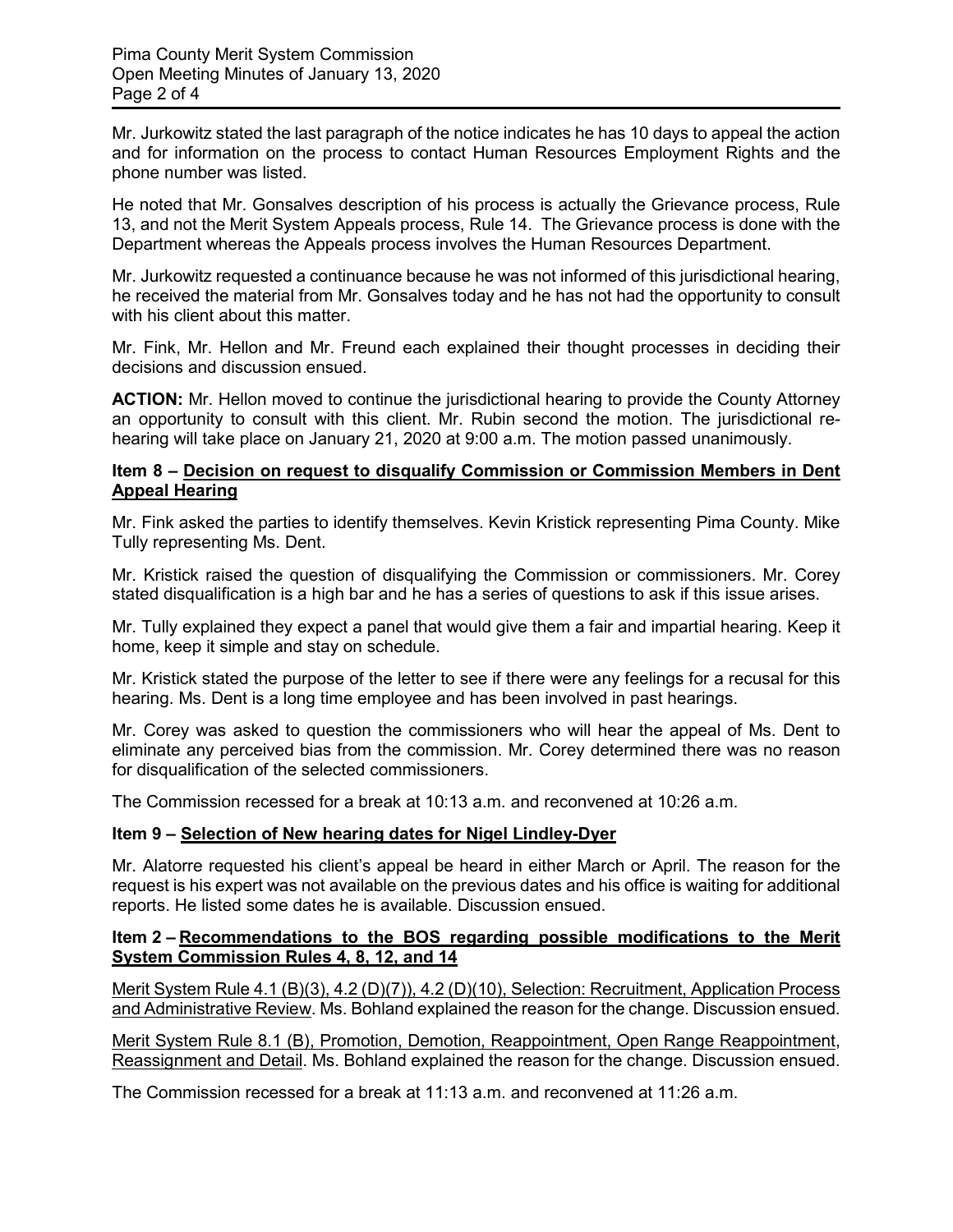Merit System Rule 12.2 (A), 12.2 (B), Disciplinary and Other Personnel Actions. Ms. Bohland explained the reason for the change. Discussion ensued.

Merit System Rule 14.3 (E), 14.4 (A), Merit System Commission Appeals. Ms. Bohland explained the reason for the change. Discussion ensued.

### **Item 3 – Amendment of the Law Enforcement Council Rules IV, XII, and XIII**

Law Enforcement Merit System Rule IV, IV-2, IV-2 (C)(9), IV-13, Announcements, Applications and Examinations. Ms. Bohland explained the reason for the change. Discussion ensued.

Law Enforcement Merit System Rule XII, XII-1 (B), XII-3 (A)(2), XII-3 (B) Disciplinary Actions, Administrative Suspension and Special Observation. Ms. Bohland explained the reason for the change. Discussion ensued.

Law Enforcement Merit System Rule XIII, XIII-4 (C), Grievance System and Appeals. Ms. Bohland explained the reason for the change. Discussion ensued.

**ACTION:** Mr. Hellon moved to table the Merit System Rules and Law Enforcement Rules. Mr. Freund second the motion. Motion passed unanimously.

The Commission recessed for lunch at 12:38 p.m. and reconvened at 1:45 p.m.

#### **Item – Attorney Contract Modifications**

Mr. Corey submitted counter modifications which was added to the document. Discussion ensued.

#### **Item – Quarterly meetings and chairmanship of Commission and Council, ARS § 38-1002 (D) and ARS § 11-353**

Discussion regarding quarterly meetings and interpretation of the laws ensued.

**ACTION:** Mr. Hellon moved the Commission accept legal counsel's interpretation of ARS 38- 1006 and abide by the provisions of ARS § 38-1006 (B) in that every matter that comes before us involving a matter with respect to Pima County employees we do so sitting as a Merit System Commission. Mr. Rubin second the motion. Upon a roll call vote the motion passed 3-1, with Mr. Fink voting no.

### **Item – Election of Commission/Council Chairman and Vice-Chairman**

Mr. Fink informed the members that he does not wish to be the Chairman of the Commission/Council and asked for nominations.

**ACTION:** Mr. Freund nominated Mr. Hellon to be the Chairman of the Merit System Commission/Law Enforcement Council. Mr. Rubin second the motion. Motion passed unanimously.

**ACTION:** Mr. Fink asked for nominations for Vice-Chairman. Mr. Hellon nominated Mr. Freund. Mr. Rubin second the motion. Motion passed unanimously.

Mr. Fink provided the new Chair with copies of ARS 38-847, ARS 38-893, and Pima County Resolution 199569 which adds to the Chair's responsibility for serving on the retirement boards for Public Safety, Department of Corrections, and the County Attorney Investigators Retirement Boards. They meet first Wednesday of every month.